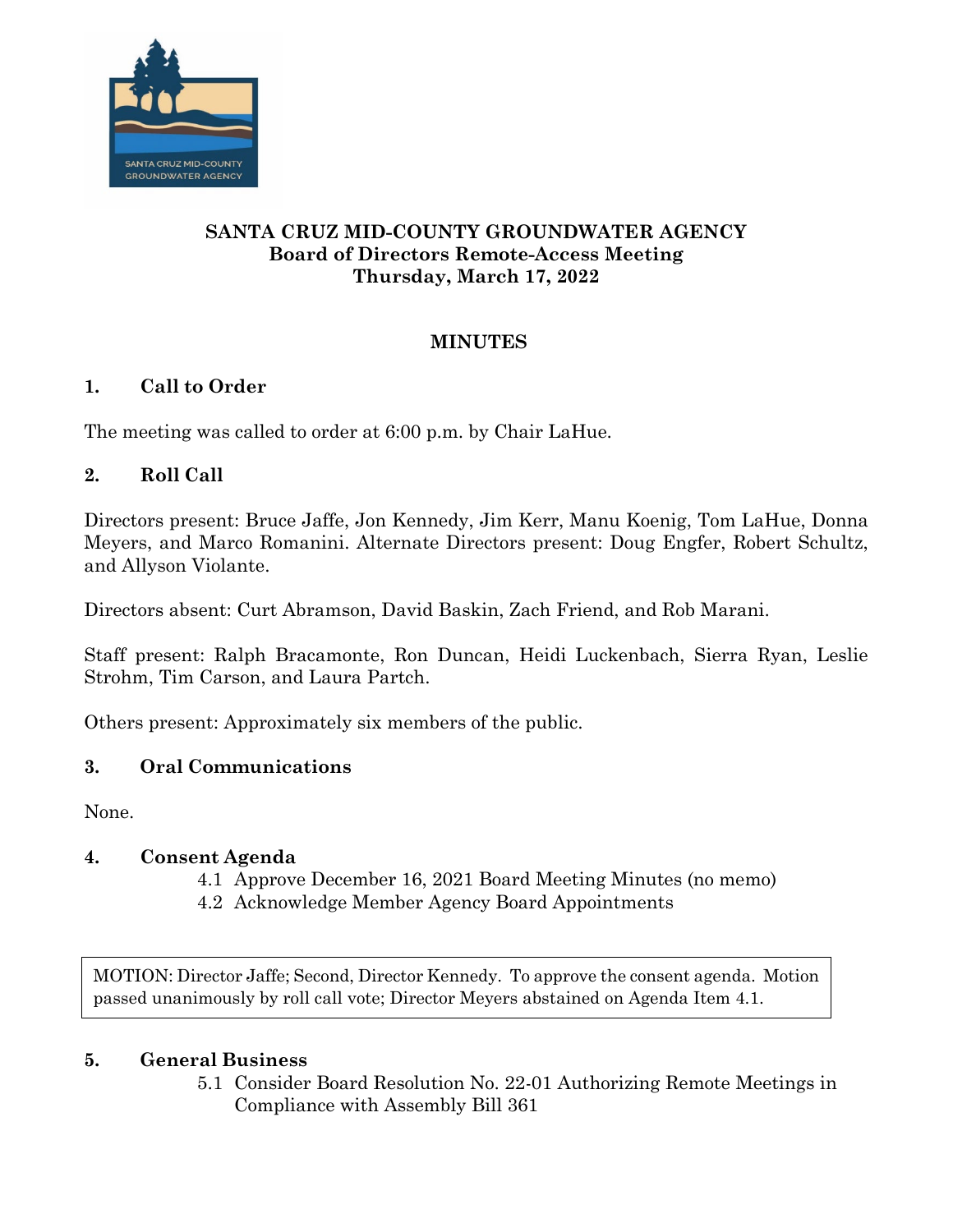Santa Cruz Mid-County Groundwater Agency Board Meeting Minutes – March 17, 2022 Page 2 of 7

Staff noted that the California state of emergency regarding COVID-19 remains in place, as does the County Health Officer recommendation for social distancing and remote meetings for legislative bodies, so the Santa Cruz Mid-County Groundwater Agency (MGA) Board of Directors has the option under AB 361 to pass the draft resolution and meet remotely on June 16th, 2022. If the Board passes the resolution to meet remotely in June, it will need to meet remotely. Staff is looking into locations for in-person meetings.

No public comment.

MOTION: Director Romanini; Second, Director Jaffe. To adopt Resolution 22-01, authorizing the June 16, 2022 Board meeting to be held virtually in accordance with Government Code § 54953(e). Motion passed unanimously by roll call vote.

> 5.2 Approve Submittal of the Santa Cruz Mid-County Basin Water Year 2021 Annual Report to the Department of Water Resources

Georgina King of Montgomery & Associates summarized the Third Annual Report on the Santa Cruz Mid-County Basin (Basin), required by the Department of Water Resources (DWR) and due on April 1, 2022. The information is included in a [Board Presentation](file://cn/dfs/cfscc/shares/data/RWMF-MGA/Board%20Meetings/2022/2022-0317/Presentations/WY2021GSP_AnnualReport_final_gk.pdf) and at minutes 12:40 to 38:00 in the [video recording](https://drive.google.com/file/d/1scOm6tg7FE23fhgICU85AuwG9ESsFaLS/view) of the meeting.

Ms. King noted that new data will be available for subsequent reports and the 5-year Groundwater Sustainability Plan (GSP) update, given the addition of one deep well and several stream gages, as well as the impact from the Soquel Creek Water District's (District) Pure Water Soquel project (PWS) and the City of Santa Cruz's (City) Aquifer Storage and Recovery project (ASR).

Will the ASR exchange between the City and District remain at the same volume in the coming years?

- The volume will vary dependent on conditions.
- In 2019, the average was about 400,000 gallons a day in Service Area 1. An exchange at that level could happen again, but it depends on both the amount of water available and if the water can be delivered to the service area.

Was there anything unexpected reflected in the Annual Report?

• No. The presentation did not include the depletion of interconnected surface waters, which was a decline of about half a foot. Last year more wells had levels above the minimum thresholds, this year they were below, which had to do with the limited amount of rainfall. There were no big changes and it looks very similar to the last few years. It will be exciting to see the impact of injection from PWS.

Will that be included in the 5-year update?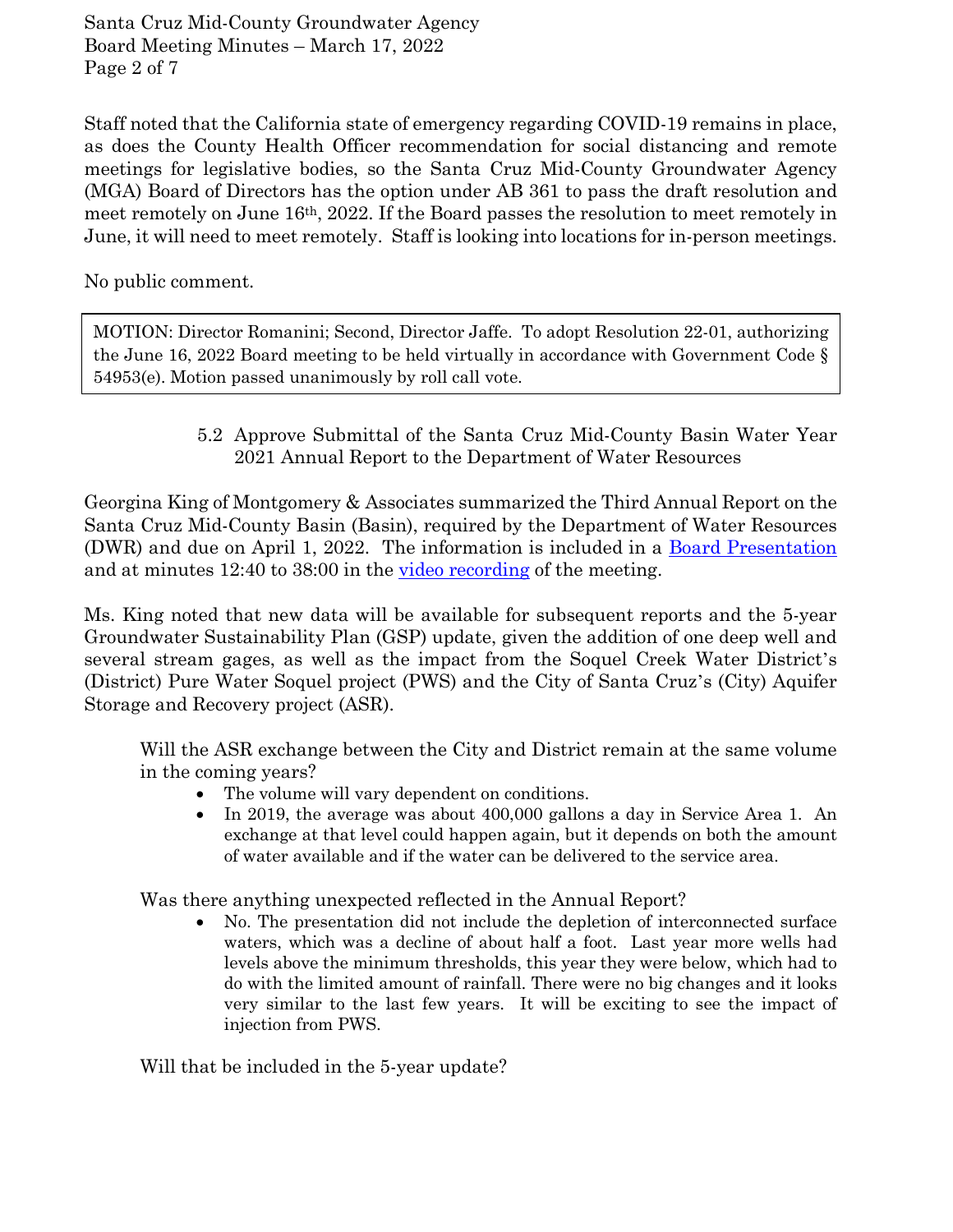• There will only be a few years of new data by the 5-year update, so changes may not be made until the 10-year update, but there are many unknowns.

MOTION: Director Engfer; Second, Director Kennedy. To receive the Santa Cruz Mid-County Basin Water Year 2021 Annual Report (Third Annual Report), and approve the submittal of a transmittal letter from the MGA Basin Point of Contact and the Third Annual Report to DWR in accordance with California Code of Regulations, Tit. 23, § 353.4 and § 356.2. Motion passed unanimously by roll call vote.

> 5.3 Review Budget for Fiscal Year 2021-22 and Consider Preliminary Budget for Fiscal Year 2022 – 2023

Staff reviewed the Board packet information on the mid-year budget, anticipated expenses through the remainder of the fiscal year, and the projected budget for the next fiscal year, primarily through Table 1 Budget Summary and Table 2 Operating Expenses.

The administration budget will be used in full this year, with a slight increase for next year. Administration and planning services are currently out to bid by the County of Santa Cruz (County) for the next three fiscal years. The contract award will come to the County Board of Supervisors in June for approval.

Legal fees are less than budgeted in Fiscal Year (FY) 2021-22, but are kept at the same amounts in case needed next year. Management and Coordination includes technical work by Montgomery & Associates for Sustainable Groundwater Management Act (SGMA) technical support, separate from GSP annual reporting, Monitoring Network Expansion, or Data Management System. The projected total is less is than anticipated as revisions to the GSP were not required by DWR and the minor revisions recommended by DWR will be addressed in the 5-year update.

There were no Groundwater Model Simulations unrelated to the annual report in FY 2021/22. Moving forward, Groundwater Model Simulations will be budgeted for specific projects and management actions.

Staff Support includes miscellaneous staff support, including Regional Water Management Foundation (RWMF) programmatic support for GSP implementation (e.g., metering program, Basin monitoring network). This amount is constant for the next budget.

Monitoring shows the biggest difference between the proposed and projected budgets since work that was previously expected to occur this year will happen next year. In the next fiscal year, construction activities to expand the Basin monitoring network (currently out to bid) will be completed, streamflow monitoring will be expanded, and the Groundwater Extraction Metering Program will shift from planning to implementation. While AEM surveys are budgeted for next year, timing is subject to change based on state surveys.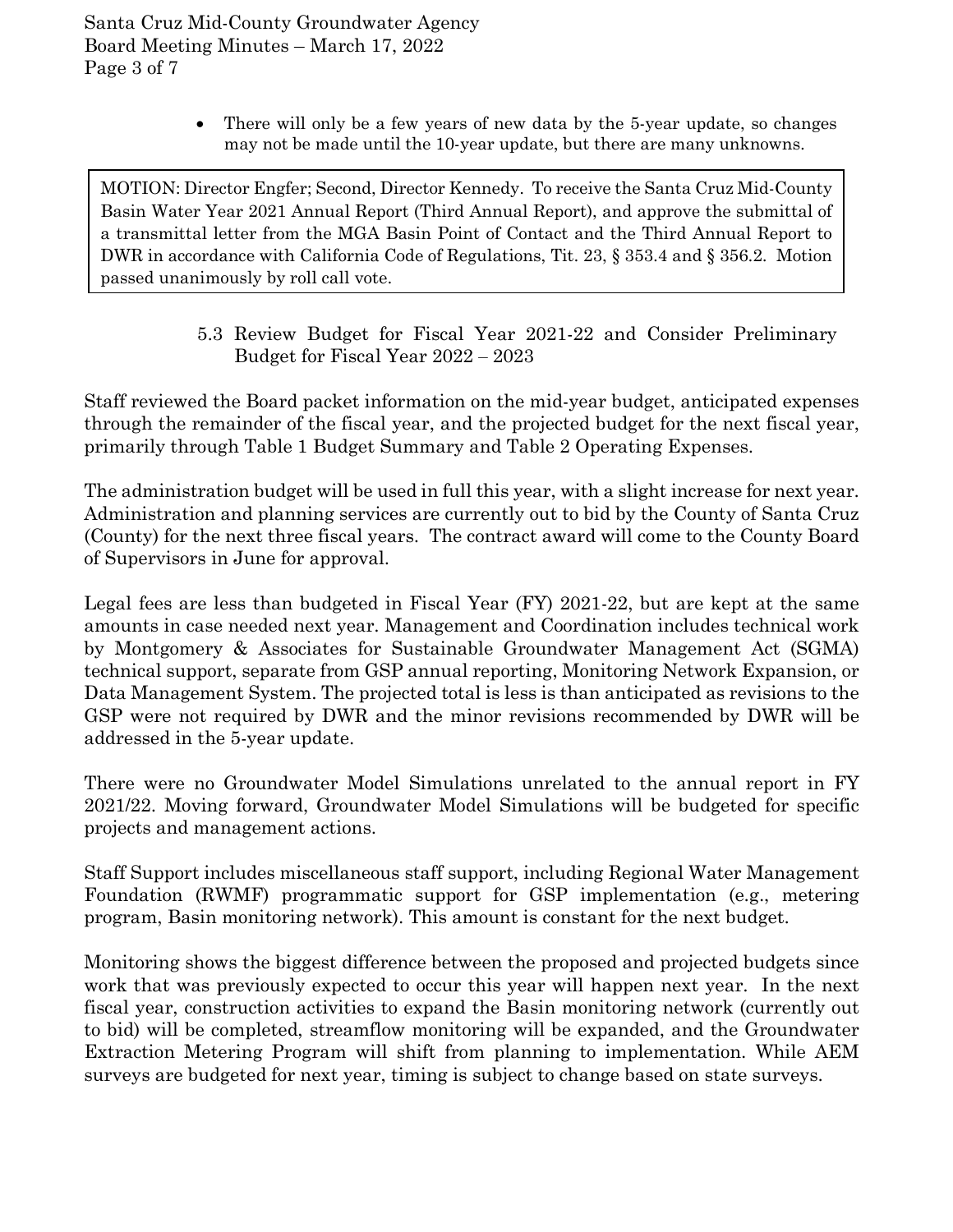Santa Cruz Mid-County Groundwater Agency Board Meeting Minutes – March 17, 2022 Page 4 of 7

SGMA Planning and Coordination provides additional staff support for next year. The County RFP for Groundwater Sustainability Agency (GSA) Administration and Planning includes adding a senior planner for planning and coordination.

Table 2 identifies funding included in the current Sustainable Groundwater Planning grant (SGWP Grant) and in the anticipated Sustainable Groundwater Management Implementation grant (SGMI Grant).

The total amount of the SGMI Grant is \$7.6 million, with \$2.8 million anticipated for Member Agency led components in FY 2022-23. The MGA will serve as Grantee, with grant funds passing through the MGA to the Member Agencies. The Member Agencies will lead their respective projects/tasks and will contract for the work. The Member Agencies will submit eligible incurred expense for grant reimbursement from DWR via the MGA. Finalized details on the SGMI Grant award and sub-grantee agreements with the Member Agencies are anticipated to be before the Board in June.

In Table 1, Budget Summary, Member Agency contributions resumed in FY 2021-22 and increased slightly to \$312,000 for FY 2022-23. There is a change to the 5-Year GSP Evaluation (2025) Reserve. While the approach had been for the Member Agencies to contribute each year to cover the cost of the 5-year update, it is now anticipated that the SGMI Grant will cover the cost of the 5-year update. For this year, the \$75,000 will roll over to the general reserve.

The SGWP Grant is expected to end the middle of the next fiscal year, and so \$200,000 in retention funds is identified under operating revenue for FY 2022-23. If grant completion is delayed, the retention will not be released until later. This uncertainty played a part in the decision to continue Member Agency contributions for the next fiscal year.

No public comment.

No recommendations made or Board action taken.

#### 5.4 Nomination of a Board Member to Serve on County Drought Response Working Group in Response to Senate Bill 552

Staff reported Senate Bill 552 (SB 552), passed in September 2021, is intended to cover wells and water systems serving between 1 and 1,000 connections. It includes requirements for small water systems, including groundwater level monitoring, backup water supply sources, metering, fire flow requirements, and continuous operation during power outages. Some requirements will start as soon as next year.

The law provides a separate set of requirements for counties, primarily the creation of a standing body to develop a plan for water systems with 15 or fewer connections and domestic wells within a county's jurisdiction. This body is to develop a plan for the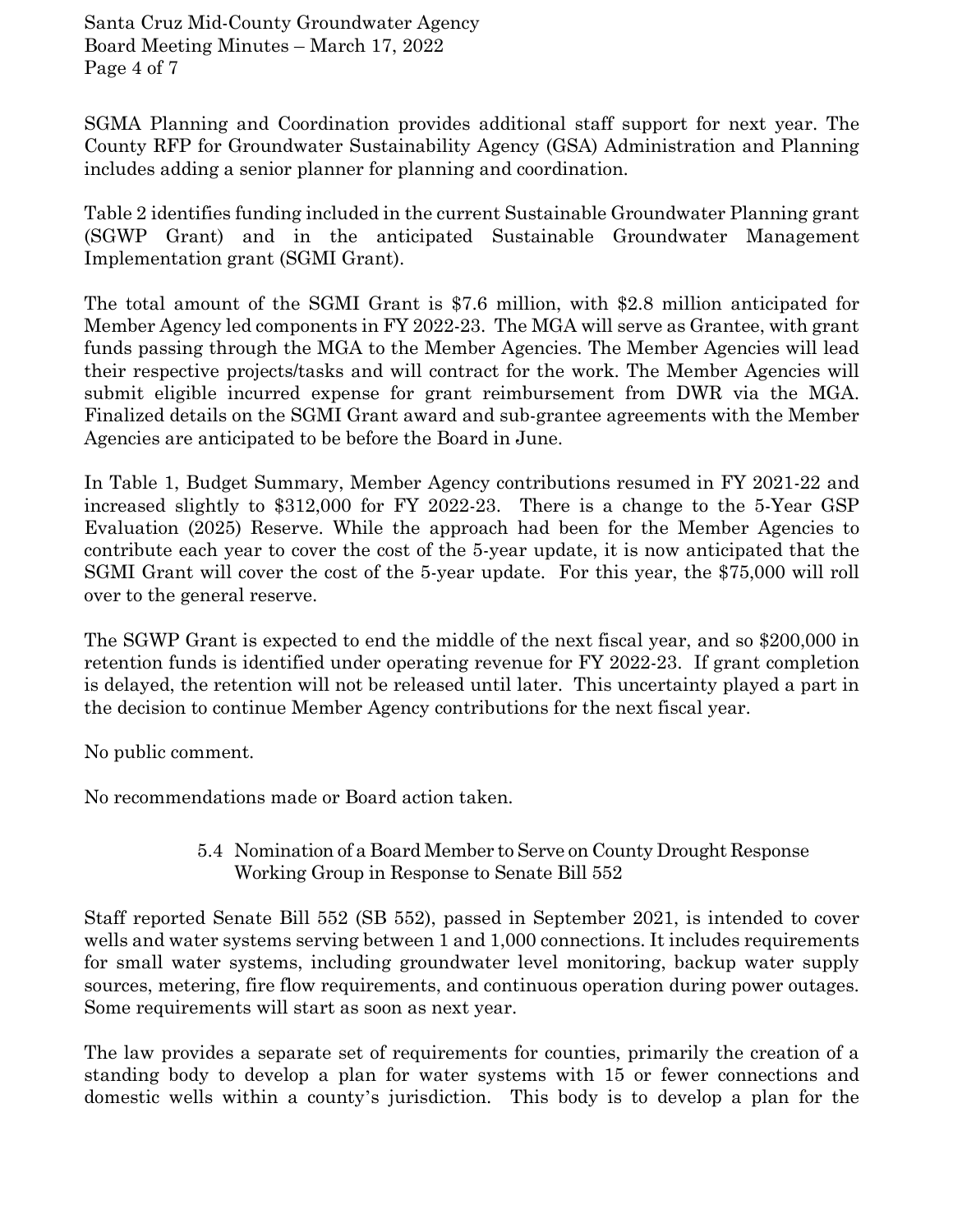Santa Cruz Mid-County Groundwater Agency Board Meeting Minutes – March 17, 2022 Page 5 of 7

consolidation of water systems and domestic wells, a domestic well mitigation program, emergency response, plan implementation, funding, and required data.

SB 552 is one of three pillars of groundwater sustainability, the others being SGMA, which focuses on pumping in geographically defined basins, and regional supply planning for bigger-picture water management, resiliency, and water supply during droughts (which SGMA exempts). The intent of SB 552 is to focus on those left behind by regional bodies within each county beyond the jurisdiction of GSAs.

The County's Water Advisory Commission will be assuming responsibility for implementation of SB 552. The Commission is seeking to create a Drought Response Working Group to, at a minimum, create a plan. The working group will include six public agency positions, including three Water Advisory Commission members and a representative from each of the local GSAs (with preference for a private well owner representative), one environmental justice/affordability representative, and two at-large representatives. The work of this group will be the first phase in a longer-term project, and will look at near-term parameters, include Climate Action and Adaptation Strategy, as well as longer-term needs, in coordination with DWR.

This may be an opportunity for Santa Cruz County and the region to come up with a draft plan that DWR may use as a template to assist other agencies.

No comments.

MOTION: Director Kerr; Second, Director Meyers. To nominate MGA Director Jon Kennedy to participate in the Santa Cruz County Water Advisory Commissions Drought Response Working Group. Motion passed unanimously by roll call vote.

#### **6. Informational Updates**

6.1 Treasurer's Report

No questions, comments.

- 6.2 Oral Reports
	- 6.2.1 Update on Sustainable Groundwater Management Implementation Grant Round 1 Proposal

At its meeting in March, the Board approved a resolution to apply for the SGMI Grant funds and to create a temporary Board committee for the development of the grant proposal. The committee met twice in January to review and select projects, and a grant proposal was submitted to DWR in mid-February. The committee needed to identify projects totaling \$10 million, with an expected award of \$7.6 million. The Board packet includes some of the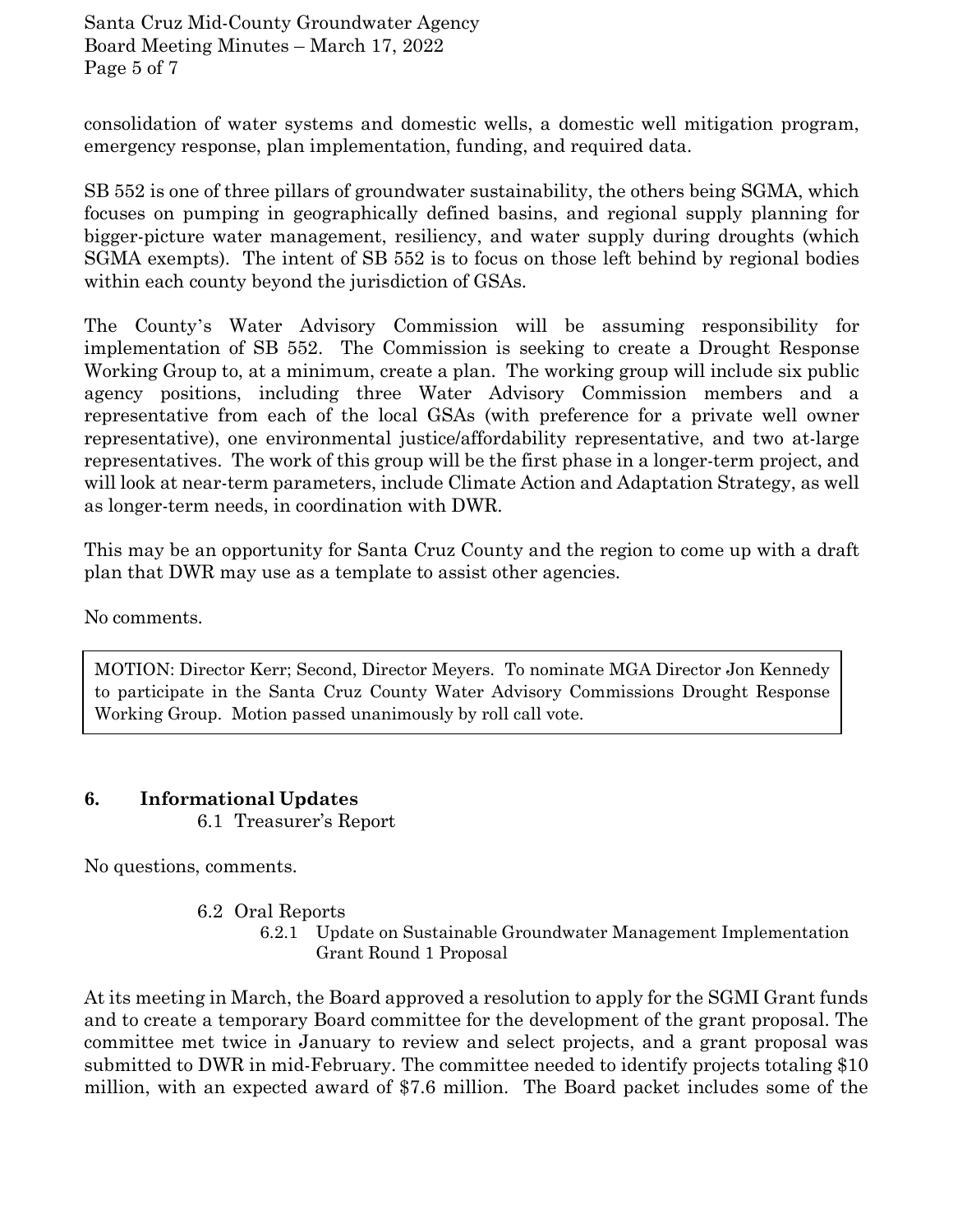Santa Cruz Mid-County Groundwater Agency Board Meeting Minutes – March 17, 2022 Page 6 of 7

materials submitted to DWR, as well as additional information on the committee process. Project Information Forms were not required as part of the application, but assisted staff and the Board committee in identifying relevant information from the GSP. Using the scoring criteria, projects were ranked by importance to the Basin and meeting the goals of the GSP.

Within the grant proposal, the Sustainable Groundwater Management Evaluation and Planning project will assist with SGMA compliance, planning and implementation for the 5-year update, and the annual report. In the discussion of the budgets, Staff indicated that the costs for these items are expected to be funded through this grant.

The SGMI Grant runs through June 2025. DWR has indicated it is ready to develop the Grant Agreement. The proposed amount (\$10 million) will be reduced to the amount available (\$7.6 million), so the project costs will be adjusted.

DWR plans to issue its funding award recommendations in the spring. The MGA will then develop sub-grantee agreements with MGA Member Agencies for their respective projects and/or tasks.. DWR anticipates moving fairly quickly; ideally final information will be available by the June Board meeting.

Staff thanks the Board committee members for their help in developing the proposal.

6.2.2 Update on Monitoring Network Development

Balance Hydrologics has worked over the past year to identify locations for seven shallow monitoring wells and six stream gages. The County is taking the lead on the construction of the shallow wells, and issued a request for sealed bids that closes April  $12<sup>th</sup>$ . All of the monitoring wells will be located within the County right of way. The stream gage locations include some already in use and also some new locations. Staff is working with legal counsel to develop access licenses required for some of the stream gages. The plan is to install the stream gages by May since they are intended for the dry season.

> 6.2.3 Update on Request for Proposals Process for Planning and Administrative Services

The County has also taken the lead on issuing an RFP for planning and administrative services to both MGA and the Santa Margarita Groundwater Agency under a three-year contract for services.

> 6.2.4 County Revenue Agreement: Data Management System; Basin Monitoring Network Improvements; and Administrative and Planning Staff Support

A FY 2022-23 revenue agreement with the County will come to the Board in June and is expected to cover the following: 1) well construction costs, 2) planning and administrative